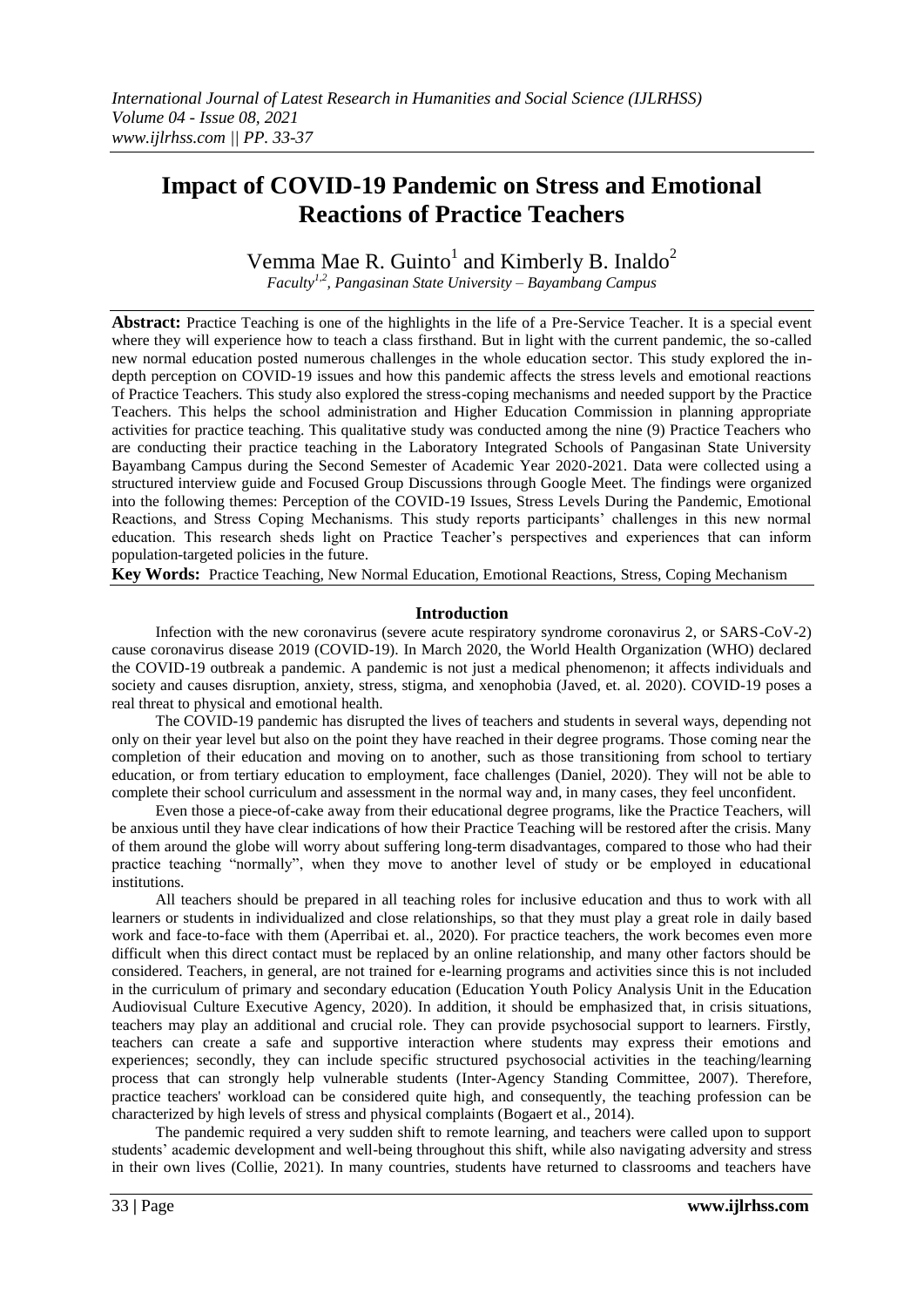been called upon to make this return as smooth as possible. Given prior research on the negative impact of major societal disruptions on teachers' well-being [\(Malinen et al., 2019\)](https://journals.sagepub.com/doi/10.1177/2332858420986187), the potential for teachers to experience maladaptive outcomes during COVID-19 is heightened.

Practice Teaching, in higher educational Institutions in the Philippines, is offered every first, and/or second semester of the academic year depending on the availability of applicants. Pangasinan State University Bayambang Campus offers Teacher Education courses and thus almost always have Practice Teaching applicants except when there are irregular students who cannot comply with the minimum requirement which is to finish the academic requirements.

Despite the COVID-19 Pandemic, the above-mentioned institution offered Practice Teaching last 2nd Semester of School Year 2020-2021 for the welfare of students whose only requirement is practice teaching to graduate. However, it was done virtually at the Laboratory Integrated School of the aforementioned campus. It is in accordance with CMO No. 4 ,s. 2020 on Guidelines on the Implementation of Flexible Learning which state that, "Higher Education Institutions (HEIs) shall continue to exercise judgement/ academic freedom in the deployment of available flexible learning, and other alternative modes of delivery in lieu of in campus learning/ face-to-face modality…" and HEIs shall decide on the most viable form of flexible learning and teaching that they will utilize based on their capability, exciting condition, national government agency and local government unit advisories," respectively.

According to Hayes (2011), Practice Teaching is a time of rapid change and increasing pressure on practice teachers from every direction. Practice Teachers often experience higher anticipation and anxiety during their practice teaching. These emotions impact their ability to function efficiently and learning to cope with emotions is important. Pangasinan State University Bayambang Campus often makes efforts to emotionally prepare practice teachers. However, with the first batch of Virtual Practice Teaching, it poses a greater challenge.

As countries introduce measures to restrict movement as part of efforts to reduce the number of people infected with COVID-19, more and more are making huge changes to daily routines. As a result of this pandemic, people found themselves forced to cope with new emotional challenges and particularly with feelings of stress, uncertainty, and fear. COVID-19 poses a real threat to physical and emotional health (Levkovich and Shinan-Altman, 2020). In fact, research on viruses show that pandemic situations exert an emotional impact on people's levels of stress and resilience.

The new realities of working from home, home-schooling of children, and lack of physical contact with other family members, friends and colleagues take time to get used to. Adapting to lifestyle changes such as these and managing the fear of contracting the virus and worrying about people close to us who are particularly vulnerable, are challenging for all of us.

The literature is empty of baseline information on how Practice Teachers in the Philippines perceives the current pandemic, their emotional reactions and stress coping mechanisms. This study would serve as a pivoting point to understanding the emotional assistance needed and how Filipino Practice Teachers cope up with the new normal way of Practice Teaching.

# **Methodology**

# **Research Design**

The phenomenological approach of qualitative research design was used because of lack of previous studies on practice teaching in the "New Normal'' in the Philippines. The utilization of phenomenological approach helped explore and understand people's own perspectives, outline, and description of the events from their lived experiences (Brinkmann & Kvale, 2009). This approach was also instrumental in identifying key topic areas and structured interview guides for data collection supported by the preliminary interactions with the research participants. This study was conducted from February to June 2021.

# **Subjects of the Study**

The researchers employed the Total Enumeration Sampling, it is a form of purposive sampling approach in which the researcher selects the entire population with a certain set of characteristics to study. The Subjects of the Study were composed of four Bachelor of Elementary Education specializing in Enhanced General Education and five Bachelor of Secondary Education specializing in English, Mathematics and MAPEH. They came from diverse backgrounds, ages, civil status and economic status. The commonality is the subjects of the study are enrolled in their Practice Teaching in the Laboratory Integrated Schools of Pangasinan State University Bayambang Campus during the Second Semester of Academic Year 2020-2021. In addition, they are the first batch of Practice Teachers in the institution during the so-called New Normal Education.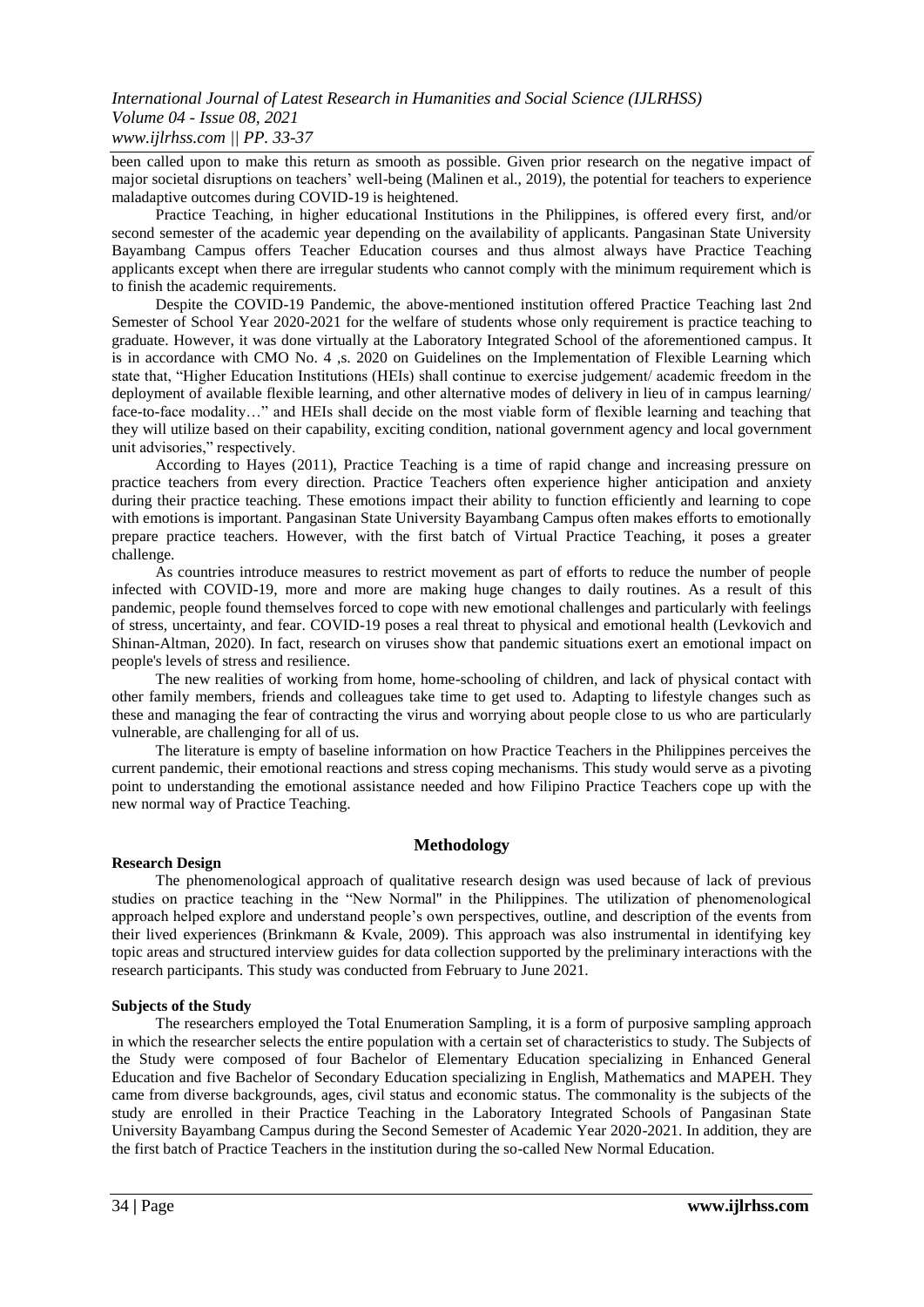# **Data-gathering Procedure and Data Analysis**

Focused Group Discussions were conducted employing a structured interview guide, involving the researchers responsible for guiding the discussion, for taking notes and ensuring the video recording. The respondents were divided into three groups supported by their schedules. A total of three Focused Group Discussions of 60-90 minutes each were conducted. After obtaining informed consent, the Focused Group Discussions was conducted through Google Meet at the convenient time for the respondents. The interviewer encouraged participants to talk about their experiences in their own words. The discussions and interviews were conducted in English and Filipino language although respondents tended to mix the two languages. The data were collected for a duration of three weeks. After completion of the data collection, the recorded discussions and notes were transcribed directly into the English language by an expert language translator. The validation of the tool was ensured by conducting a pilot test, triangulation of data and consultation with the experts.

Phenomenological analysis method was used to analyze the transcript. The analysis included steps such as familiarization, identifying significant statements, formulating meanings, clustering themes, developing an exhaustive description, producing the fundamental structure, and seeking verification of the basic structure (Colaizzi, 1978). The researchers independently reviewed the collected data and formulated the themes after summarizing and extracting the meaningful contents, bracketing the presuppositions of the researchers.

#### **Results and Discussion**

A total of three focused group discussions were conducted to collect data from the nine participants. The responses were classified into four themes as follows:

#### **Perception of the COVID-19 Issues**

Participants reported that the COVID-19 issues are disturbing, it makes them afraid, it is devastating. They are perplexed because they do not know all the facts behind the pandemic. Some of them reported that the vaccines supplied are not actually reliable and there is no proof that it can protect them. In addition, the COVID-19 Issues brought so much discomfort in their lives due to a sudden halt to things they were used to doing. They are worried about the increasing number of cases and deaths reported daily. They began to internalize the difficult situation which generated feelings of frustration. One of them said that,

### *"It feels like it would brush off humanity."-* Participant 2

Despite the negative emotions most of them have felt, a few participants indicated that as they reflect in some areas of their lives, the COVID-19 pandemic is a blessing in disguise. They were able to spend more quality time with their family and loved ones.

#### **Stress Levels During the Pandemic**

Most of the participants reported that their anxiety level rocketed during the Pandemic. Some reported that their mental health is suffering from so much stress.

They mentioned financial problems as the major contributor to that stress. Due to lockdown, many of their families lose their jobs. Some of them must stop doing their part-time jobs and they have used up all their savings. In addition, they are worried about their parents who are at risk of the virus.

Some of them mentioned slow internet connectivity and difficulties during online Learning that contributes to their stress. Lack of student participation, learning applications that do not function the way they want and difficulty in adapting to virtual classes were also mentioned.

#### **Emotional Reactions**

Participants reported that they have been feeling down since the outbreak of the virus. They feel confused, lost, sensitive, moody, and frustrated. Some of them reported to have emotional breakdowns. A few of them reported they preferred being alone.

Many of them reported that they became more cautious of their health and hygiene. Others reported that they became more cautious of fake news and wrong information circulating on the internet.

Moreover, many of them reported that they try to show a composed personality to others, especially to their families. Many of them reported that they try to remain calm, smile and to check on their friend through social media. Participant 5, as a father and a religious leader said when asked on how the outbreak of the virus affected the way he conducts himself with people close to him,

*"I showed them a composed personality, encouraging them to press on even in these trying times. I try to promote a good environment and atmosphere to ease the pain because it is not a joke what we have been* 

*through."*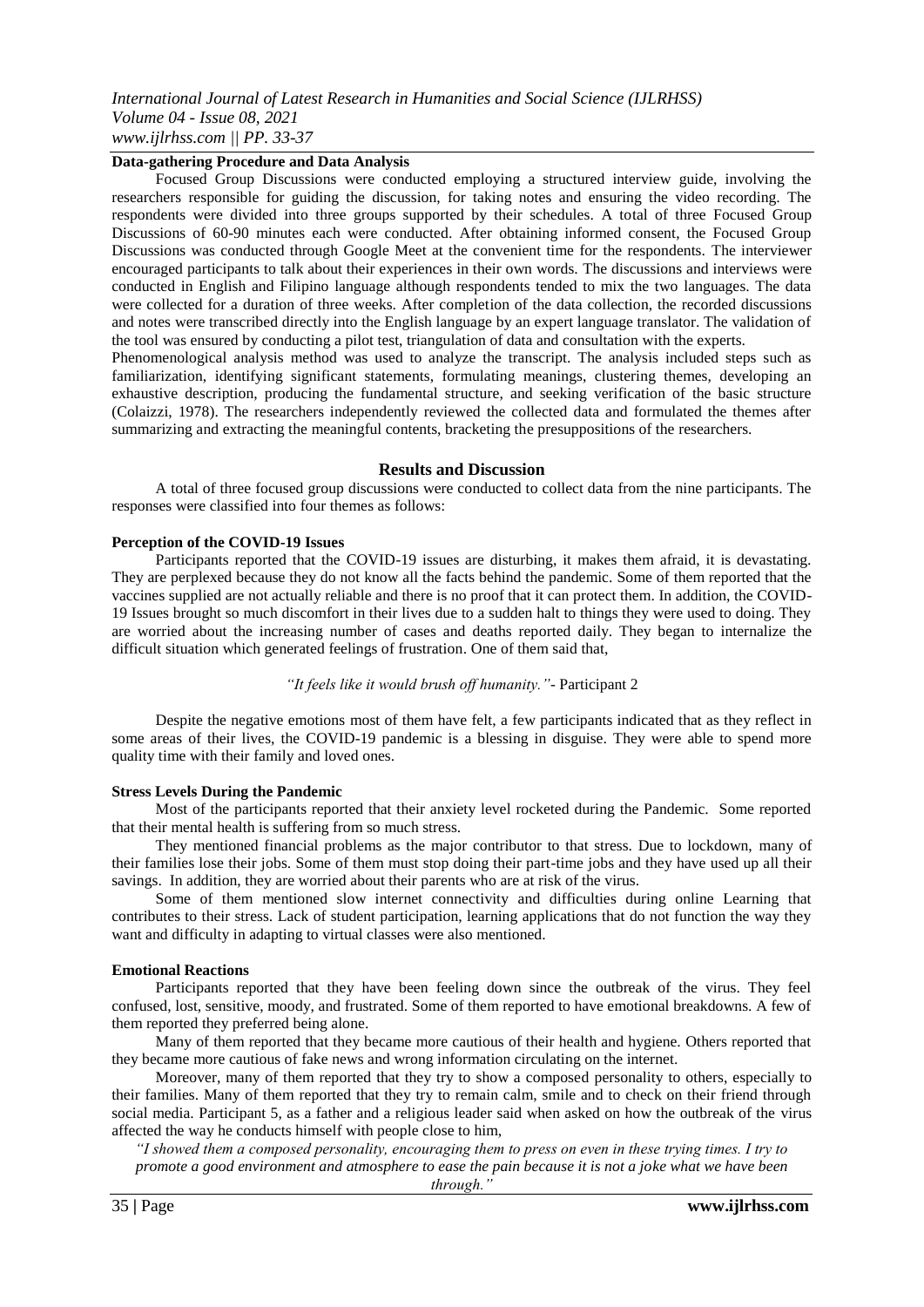Participant 2 added,

*"I am being extra kind to other people, thinking that the world is going to end".*

# **Stress Coping Mechanisms**

Praying is the major mention of the participants as their stress-coping mechanism. Most of them found themselves trying to get busy doing the things they love as a form of stress reliever. It includes cooking, singing, listening to music, watching movies, and watching Korean Drama.

When asked on what could help them cope up with practice teaching during this period, many of them answered they would like some help in using technological tools and tips on how to deal with a virtual classroom environment. Many of them mentioned that they need to be immersed in workshops that could help them develop their computer literacy. Others stated that they need financial support/ sponsorship for their internet fees.

#### **Recommendations**

Based on the themes created through this study, the institution must create programs for the emotional welfare of Practice Teachers. A number of seminars and workshops on how to use technological tools and tips on how to deal with a virtual classroom environment will be of great help which aims to equip practice teachers with practical skills to help cope with stress. A few minutes each day are enough to practice self-help techniques. In addition, sponsorships and financial support for internet fees would lessen their burdens.

# **Conflict of Interest/s**

The researchers declare that the research was conducted in the absence of any commercial or financial relationships that could be construed as a potential conflict of interest.

# **Acknowledgments**

The researchers would like to acknowledge the participants of this study for their valuable collaboration. The researchers would like to extend their gratitude and appreciation to Dr. Christopher J. Cocal for the encouragement and guidance during the conduct of this study.

# **References**

- [1]. Aperribai, L. et. al., (2020). Teacher's Physical Activity and Mental Health during Lockdown due to the COVID-19 Pandemic. Front. Psychol., 11 November 2020 |<https://doi.org/10.3389/fpsyg.2020.577886>
- [2]. Bogaert, I., De Martelaer, K., Deforche, B., Clarys, P., and Zinzen, E. (2014). Associations between different types of physical activity and teachers' perceived mental, physical, and work-related health. *BMC Public Health* 14:534. doi: 10.1186/1471-2458-14-534
- [3]. Brinkmann S, Kvale S. (2009). Interviews: learning the craft of qualitative research interviewing. 2nd Ed. Sage, 2009: 354p.
- [4]. Colaizzi, P. (1978). Psychological research as the phenomenologist views it. In R. Valle & M. Kings (Eds.), Existential phenomenological alternative for psychology (pp. 48-71). New York: Oxford University Press.
- [5]. Commission on Higher Education, Memorandum Order no. 4, s. 2020. Guidelines on the Implementation of Flexible Learning. Retrieved from [www.lguvscovid.ph](http://www.lguvscovid.ph/)
- [6]. Collie, R. (2021). COVID-19 and Teachers' Somatic Burden, Stress, and Emotional Exhaustion: Examining the Role of Principal Leadership and Workplace Buoyancy. SAGE journals. <https://doi.org/10.1177%2F2332858420986187>
- [7]. Daniel, S.J. (2020). Education and the COVID-19 pandemic. Prospects 49, 91– 96[.https://doi.org/10.1007/s11125-020-09464-3](https://doi.org/10.1007/s11125-020-09464-3)
- [8]. Education Youth Policy Analysis Unit in the Education Audiovisual Culture Executive Agency (2020). *Initial Education for Teachers Working in Early Childhood and School Education*. Available online at: [https://eacea.ec.europa.eu/national-policies/eurydice/content/initial-education-teachers-working-early](https://eacea.ec.europa.eu/national-policies/eurydice/content/initial-education-teachers-working-early-childhood-and-school-education-78_en)[childhood-and-school-education-78\\_en](https://eacea.ec.europa.eu/national-policies/eurydice/content/initial-education-teachers-working-early-childhood-and-school-education-78_en)
- [9]. Hayes, D. (2011). Emotional preparation for teaching: A case study about trainee teachers in EnglandTeacher Development 20037153171
- [10]. Inter-Agency Standing Committee (2007). *IASC guidelines on mental health and psychosocial support in emergency settings*. Available online at: Available online at: [https://interagencystandingcommittee.org/system/files/legacy\\_files/guidelines\\_iasc\\_mental\\_health\\_psych](https://interagencystandingcommittee.org/system/files/legacy_files/guidelines_iasc_mental_health_psychosocial_june_2007.pdf) [osocial\\_june\\_2007.pdf](https://interagencystandingcommittee.org/system/files/legacy_files/guidelines_iasc_mental_health_psychosocial_june_2007.pdf)